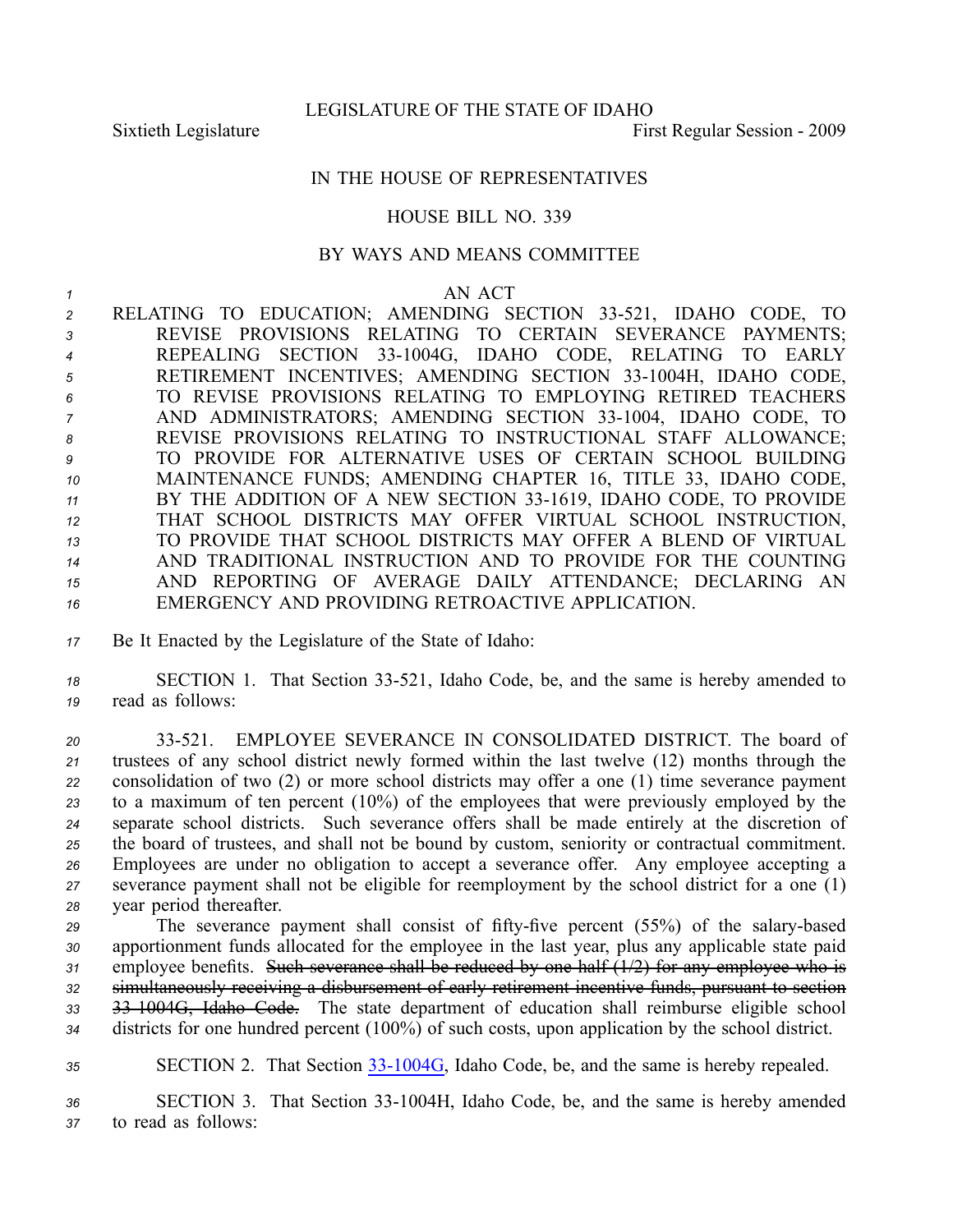331004H. EMPLOYING RETIRED TEACHERS AND ADMINISTRATORS. (1) 2 Notwithstanding the provisions of section 33-514, 33-1271 or 33-1273, Idaho Code, school districts may employ certificated school teachers and administrators who are receiving retirement benefits from the public employee retirement system of Idaho, excep<sup>t</sup> those who received benefits under the early retirement program previously provided in section 33-1004G, Idaho Code, by the state in positions requiring such certification, as atwill employees. Any employment contract between the retiree and the school district shall be separate and apar<sup>t</sup> from the collective bargaining agreemen<sup>t</sup> of the school district.

 (2) Retirees employed under this section shall accrue one (1) day per month of sick leave, with no annual sick leave accumulation unless additional sick leave is negotiated between the candidate and the school district at the time of employment. No sick leave accrued under this section qualifies for unused sick leave benefits under section 33-1228, Idaho Code.

 (3) School districts are not required to provide health insurance or life insurance benefits to persons employed under this section. Post-termination benefits may be negotiated between the school district and the certificated employee at the time of rehiring but in no event can the parties affect or attempt to affect the provisions governing the public employee retirement *<sup>17</sup>* system.

18 SECTION 4. That Section 33-1004, Idaho Code, be, and the same is hereby amended to *<sup>19</sup>* read as follows:

*<sup>20</sup>* 331004. STAFF ALLOWANCE. For each school district, <sup>a</sup> staff allowance shall be *<sup>21</sup>* determined as follows:

 (1) Using the daily attendance reports that have been submitted for computing 23 the February 15 apportionment of state funds as provided in section 33-1009, Idaho Code, determine the total suppor<sup>t</sup> units for the district in the manner provided in section 331002(6)(a), Idaho Code;

 (2) Determine the instructional staff allowance by multiplying the suppor<sup>t</sup> units by 1.1. A district must demonstrate that it actually employs the number of certificated instructional staff allowed, excep<sup>t</sup> as provided in subsection (5)(f) and (g) of this section. If the district does not employ the number allowed, the staff allowance shall be reduced to the actual number employed, excep<sup>t</sup> as provided in subsection (5)(f) and (g) of this section;

*<sup>31</sup>* (3) Determine the administrative staff allowance by multiplying the suppor<sup>t</sup> units by *<sup>32</sup>* .075;

*<sup>33</sup>* (4) Determine the classified staff allowance by multiplying the suppor<sup>t</sup> units by .375;

- *<sup>34</sup>* (5) Additional conditions governing staff allowance:
- 

 (a) In determining the number of staff in subsections (2), (3) and (4) of this section, <sup>a</sup> district may contract separately for services to be rendered by nondistrict employees and such employees may be counted in the staff allowance. A "nondistrict employee" means <sup>a</sup> person for whom the school district does not pay the employer's obligations for employee benefits. When <sup>a</sup> district contracts for the services of <sup>a</sup> nondistrict employee, only the salary portion of the contract shall be allowable for computations.

 (b) If there are circumstances preventing eligible use of staff allowance to which <sup>a</sup> district is entitled as provided in subsections (2) and (3) of this section, an appeal may be filed with the state department of education outlining the reasons and proposed alternative use of these funds, and <sup>a</sup> waiver may be granted.

*<sup>45</sup>* (c) For any district with less than forty (40) suppor<sup>t</sup> units: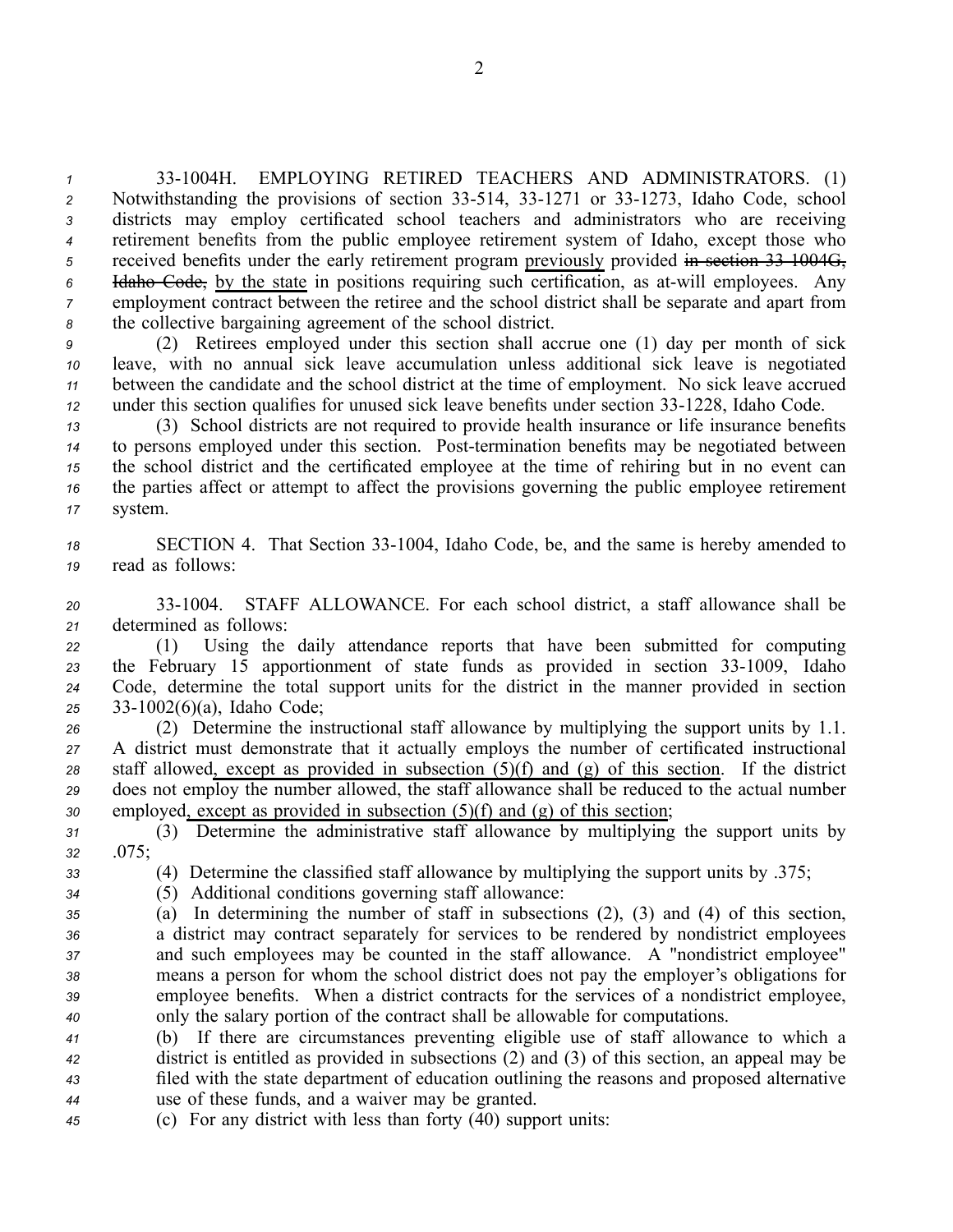(i) The instructional staff allowance shall be calculated applying the actual number of suppor<sup>t</sup> units. If the actual instructional staff employed in the school year is greater than the instructional staff allowance, then the instructional staff allowance shall be increased by onehalf (1/2) staff allowance; and

 (ii) The administrative staff allowance shall be calculated applying the actual number of suppor<sup>t</sup> units. If the actual administrative staff employed in the school year is greater than the administrative staff allowance, then the administrative staff allowance shall be increased by onehalf (1/2) staff allowance.

 (iii) Additionally, for any district with less than twenty (20) suppor<sup>t</sup> units, the instructional staff allowance shall be calculated applying the actual number of suppor<sup>t</sup> units. If the number of instructional staff employed in the school year is greater than the instructional staff allowance, the staff allowance shall be increased as provided in paragraphs (i) and (ii) of this subsection, and by an additional onehalf (1/2) instructional staff allowance.

*<sup>15</sup>* (d) For any school district with one (1) or more separate secondary schools serving *<sup>16</sup>* grades nine (9) through twelve (12), the instructional staff allowance shall be increased by *<sup>17</sup>* two (2) additional instructional staff allowances for each such separate secondary school.

 (e) Only instructional, administrative and classified personnel compensated by the school district from the general maintenance and operation fund of the district shall be included in the calculation of staff allowance or in any other calculations based upon staff, including determination of the experience and education multiplier, the reporting requirements, or the district's salarybased apportionment calculation. No food service staff or transportation staff shall be included in the staff allowance.

 (f) A district may utilize up to five percen<sup>t</sup> (5%) of the moneys associated with positions funded pursuan<sup>t</sup> to subsection (2) of this section to defray the cost of providing virtual education coursework, including virtual dual credit coursework, without <sup>a</sup> reduction in the number of funded positions being imposed.

 (g) For the period July 1, 2009, through June 30, 2011, only, <sup>a</sup> district may shift up to two and sixty-three hundredths percent (2.63%) of the positions funded pursuant to subsection (2) of this section to federal funds, without <sup>a</sup> reduction in the number of funded positions being imposed.

 (6) In the event that the staff allowance in any category is insufficient to meet accreditation standards, <sup>a</sup> district may appeal to the state board of education, demonstrating the insufficiency, and the state board may gran<sup>t</sup> <sup>a</sup> waiver authorizing sufficient additional staff to be included within the staff allowance to meet accreditation standards. Such <sup>a</sup> waiver shall be limited to one (1) year, but may be renewed upon showing of continuing justification.

 SECTION 5. The provisions of Section 331019, Idaho Code, notwithstanding, for the period July 1, 2009, through June 30, 2010, only, an amount of local maintenance match 39 moneys normally required to be allocated for the maintenance and repair of student-occupied buildings may be spen<sup>t</sup> on other one (1) time, nonpersonnel costs, at the discretion of the school district. Said amount shall be determined by the State Department of Education as *<sup>42</sup>* follows:

*<sup>43</sup>* (a) Subtract from the local maintenance match requirement all plant facility levy funds *<sup>44</sup>* levied for tax year 2009.

*<sup>45</sup>* (b) Subtract from the balance of any funds remaining after the subtraction provided *<sup>46</sup>* for in subsection (a) of this section, any additional funds necessary to fully remediate